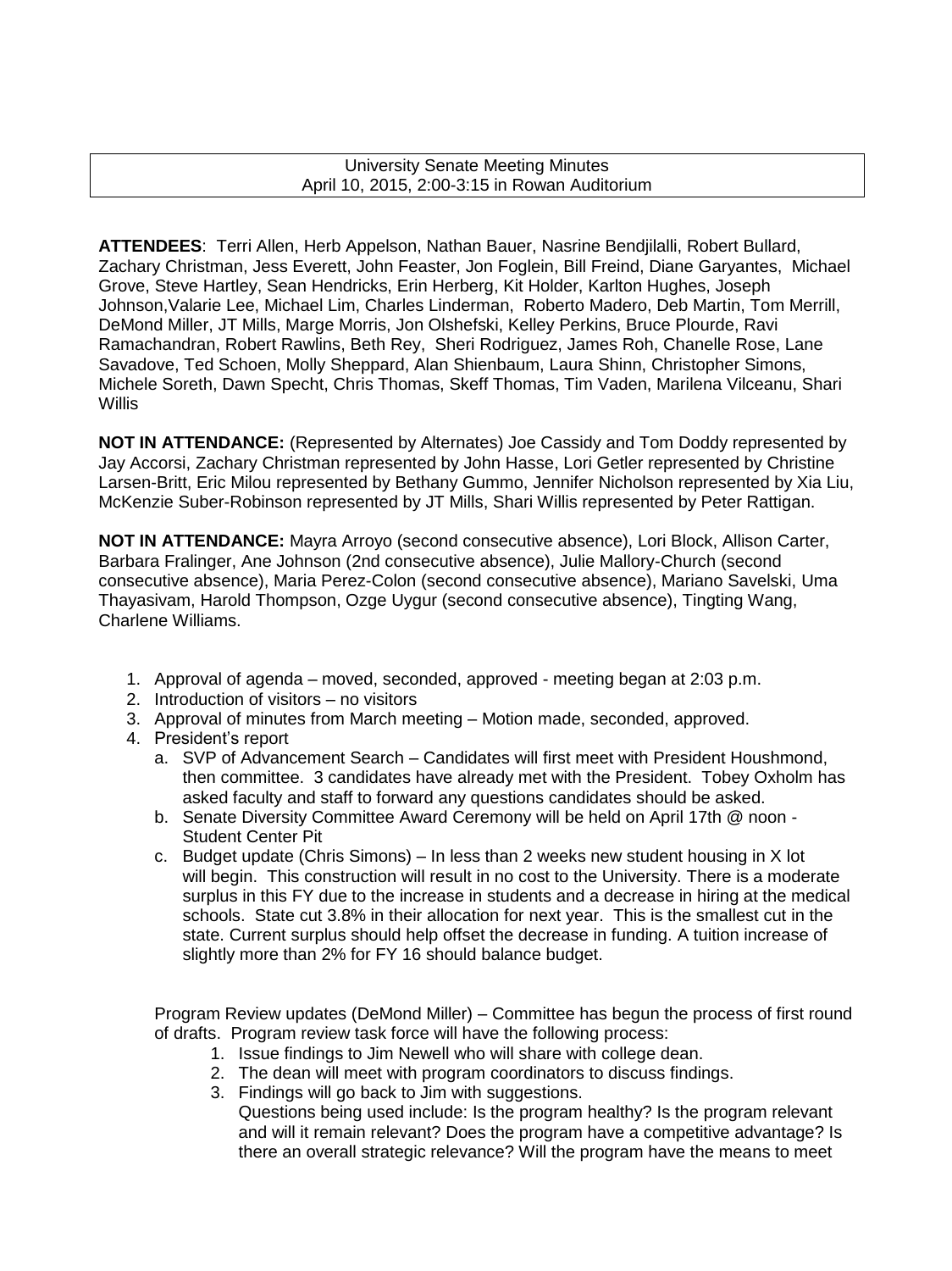program needs over next 5 years? If investment can't be made what other options are there to support the program?

Committee is on phase 1 - all departments will undergo this review eventually.

Questions:

Q - When will phase 2 start? A - Unsure - anticipated department may be notified by end of summer or fall

Q – Do you anticipate programs will be closed down this spring? A - Not my decision, it is confidential.

Bill – I have asked the provost to give advance warning if they are planning to eliminate a program. Q – There is a rumor that Africana Studies could be eliminated. What have you heard? A - Bill wants to meet with the program directors for further discussion as it's premature to cut this program for many reasons.

Q - Will results be released to the faculty of those identified programs prior to Jim's review? There is fear that there will be no recourse for programs. A - DeMond has proposed this to the committee but right now, this is not on the flowchart sequence.

A – This is extremely problematic – departments have not told what the problems are, timeline is not realistic. Results will be different for every department and this is something you can't compare. What does it mean to be vital? No idea what the metrics are. Programs vs. department are the proper way to show if a department is healthy. This should be departmental based and not program based. Small programs are being told to assess first but there are not enough resources to do this.

d. Senior faculty on personnel committees - Full professors need to participate. Tenure & Recontracting wants to double the size of committee. University Assembled - all faculty should attend these. For shared governance to work, faculty and staff must show up! This fall there will be a joint meeting with provost, AFT, Senate, and Bob Zazzali, to discuss standards for tenure. Applicable criteria are what is approved at time of hire, and this will not change for the candidate.

5. Open period 2: Richard Jones, Vice President of Student Life/Dean of Students Richard has worked for RU since 2008 and this is his 1st time meeting with Senate. Power Point presentation will be sent out to all senate members via email.

- Student life is in the business of mentoring students and making a transformational experience at RU. This includes values, leadership and choices.
- Core values of student life Inclusiveness, Integrity, Leadership, Service, and Collaboration.
- There are a plethora of student needs on campus.
	- o Student Life Programming Council to help students make safe choices.
	- $\circ$  Wellness Center Winnans Hall located intentionally in center of campus to de-stigmatize the need to get help (mental and physical).

Current Initiatives for students -

Leadership Rowan - [www.rowan.edu/rowanrewards](http://www.rowan.edu/rowanrewards) Co-Curricular transcript - 3 tiers total Passport Program - gets students together RU Reading Together - Garbology by Edward Humes is the book chosen for Fall 2015 (send Richard an email if interested in leading a book group discussion on this). STAT policy/team - will try to triage the student to get him/her help Student Life Website has a button on all pages which links to all policies RU a lifesaver program

Other new programs/initiatives –